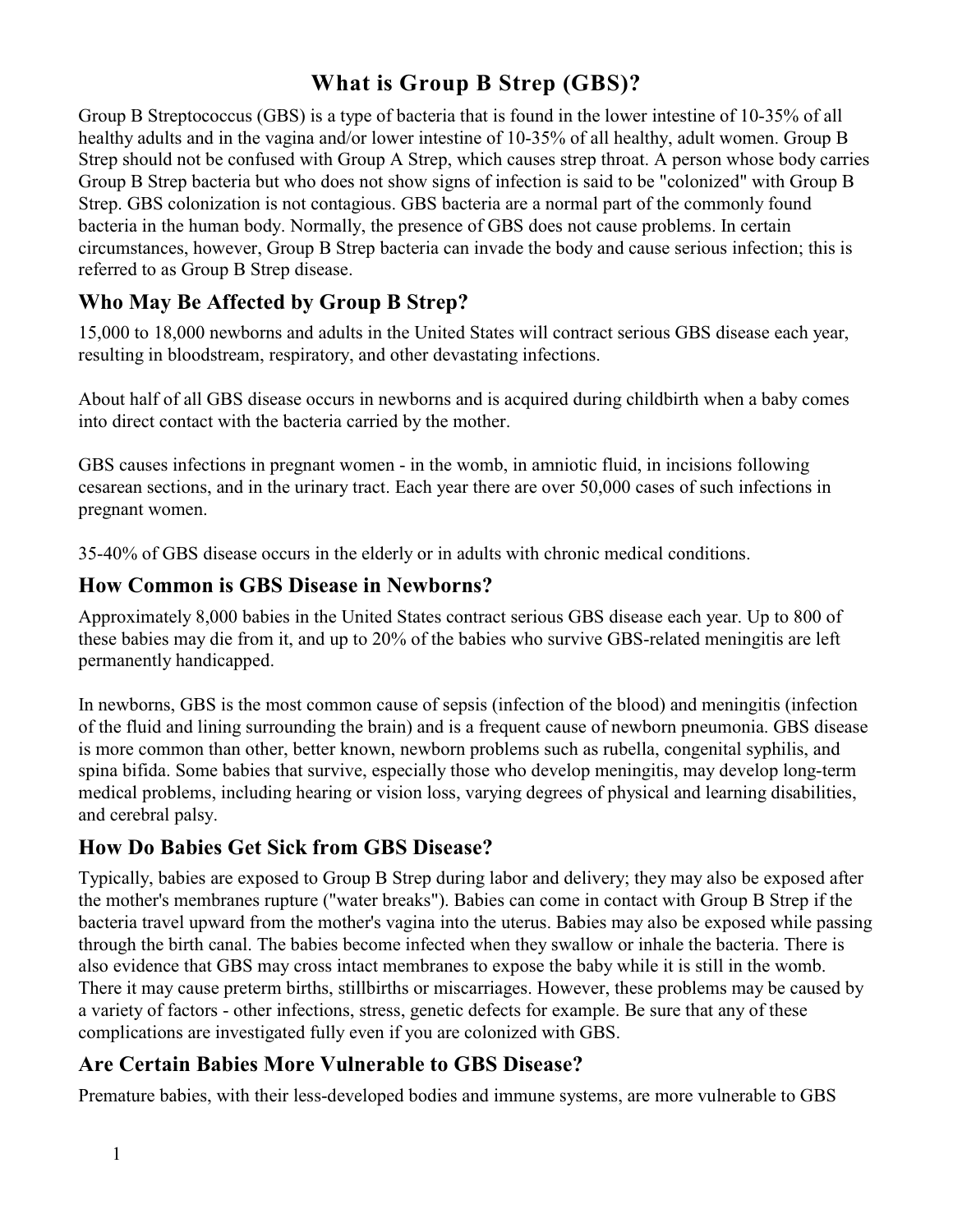infection than older infants. Premature babies infected with GBS are at higher risk for long-term complications and/or death. Since most babies are born full term, however, full term babies account for 70% of the cases of GBS disease in newborns.

The majority (80%) of the cases of GBS disease among newborns occur in the first week of life. This is called *early onset disease*. Most of these babies are ill within a few hours after birth. Babies who develop early onset disease may have one or more of the following symptoms:

#### ;**Problems with temperature regulation,** ;**Grunting sounds,** ;**Fever,** ;**Seizures,** ;**Breathing problems,** ;**Unusual change in behavior,** ;**Stiffness,** ;**Extreme limpness**

GBS disease may also develop in infants one week to several months after birth. This is called *late onset disease*. Meningitis is more common with late onset GBS disease. About half of late onset GBS disease can be linked to a mother who is colonized with GBS; the source of infection for other babies with late onset GBS disease is unknown. *A baby who develops late onset GBS disease may exhibit the following signs:*

Stiffness (this could be the entire body or just arms or legs),  $\odot$ Limpness or floppy,  $\odot$ Inconsolable screaming Fever,  $\odot$ Refusal to feed,  $\odot$ Grunting sounds as if difficult breathing,  $\odot$ Breathing irregularities, **<sup>©</sup>Temperature regulation** 

# **How is a Baby Tested for GBS disease?**

Babies who develop the signs of early onset disease while still in the hospital, should be evaluated immediately by a doctor. Blood tests, cultures, and x-rays can help determine if a baby has GBS disease, and treatment should begin immediately. Babies that develop the signs of late onset disease should be taken to the local emergency room for evaluation.

### **How is GBS transmitted? Is GBS a sexually transmitted Disease?**

GBS is a naturally occurring bacterium in the human body of both women and men. Since it is commonly found in the vagina, some people wonder whether GBS is a sexually transmitted disease. The answer is "No". GBS bacteria usually do not cause genital symptoms or discomfort and are not linked with increased sexual activity. Women found to carry GBS do not need to change their sexual practices.

### **Can pregnant women be checked for GBS colonization?**

The Group B Strep Association advocates that every pregnant woman be screened for GBS. The medical community recommends routine screening for GBS at 35-37 weeks of pregnancy.

One third, or 1,200,000 pregnant women carry GBS bacteria. Knowing your culture result before you go into labor can help *protect your baby's life*.

The test should be performed late in pregnancy, around 35 to 37 weeks of gestation. The test involves collecting a swab or swabs from the lower vagina and rectum and culturing the sample on a special medium (LIM or selective broth medium). The test result is usually ready in 2 or 3 days; it usually costs between \$15 and \$35. This culture (LIM or selective broth) is considered the "Gold Standard" - it is the best GBS screening available. Unfortunately, it is not perfect and may miss a small number of women (approximately 5%) who carry GBS. Fortunately, it is accurate in detecting colonization and will not give a false positive result. Rapid screen tests are not as good at detecting the bacteria as the "Gold Standard" culture but may be beneficial in a setting where a pregnant woman had not received prenatal care.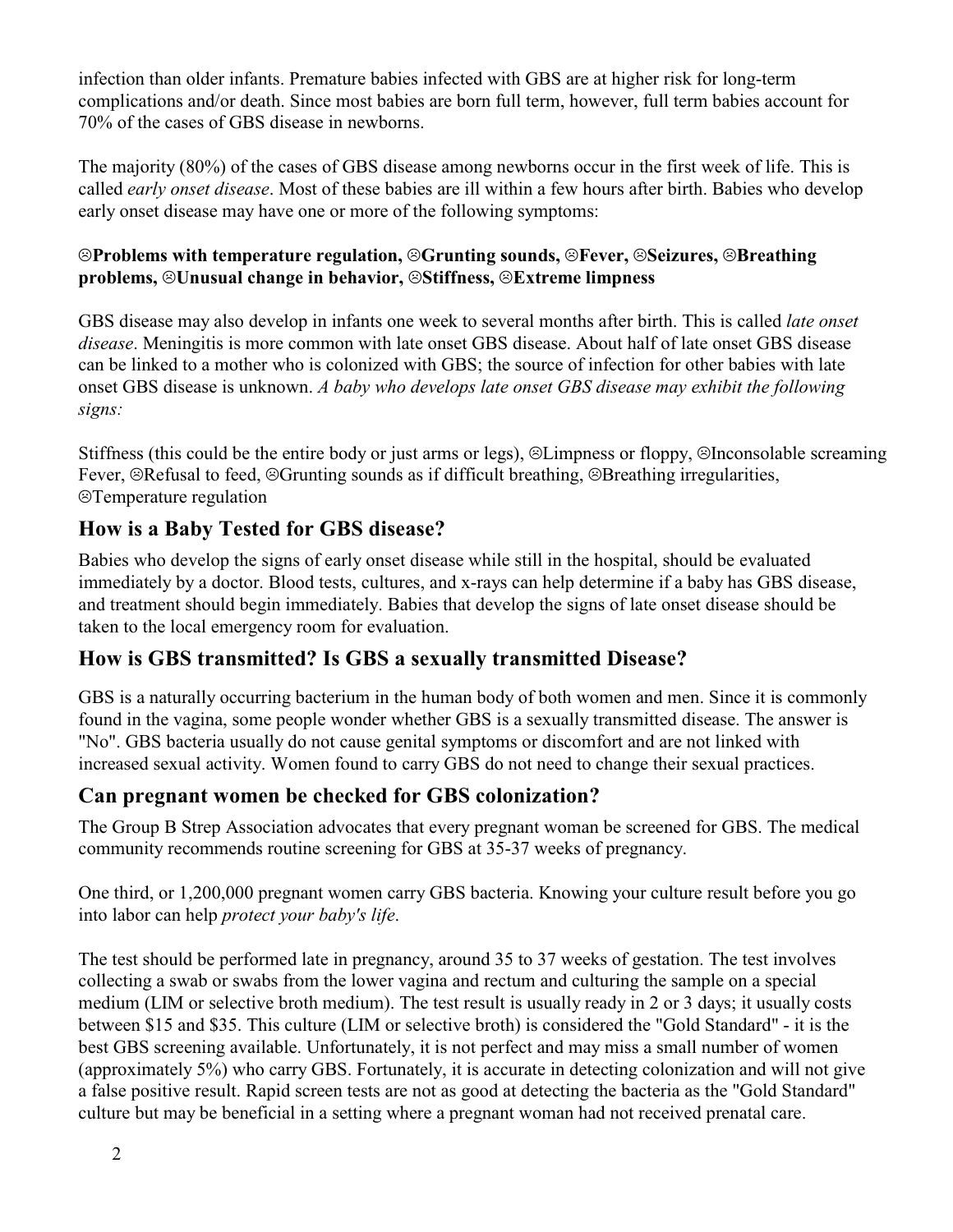A positive culture result means that the mother is colonized with GBS. It does not mean that she has Group B Strep disease or that her baby will become ill. Rather, a positive test means that a woman and her doctor need to plan for her labor and delivery with this test result in mind. The results of GBS cultures should be available at delivery. If they are not available, a woman should not hesitate to tell a doctor or nurse her results as soon as she arrives in Labor and Delivery.

If you are pregnant, ask your healthcare professional about testing for GBS. If the test is not offered, you should request it. Ask to be cultured for GBS during pregnancy, discuss treatment plans with your doctor, and tell your baby's doctor, pediatrician, or newborn nursery nurse about your culture result. By doing these things you can help prevent a GBS infection.

#### **What are a mother's risk factors for developing GBS disease?**

- $\odot$  Positive culture for GBS colonization at 35-37 weeks
- $\odot$  Having already had a baby who had a GBS infection
- $\circledR$  Having a positive GBS culture prior to or during another pregnancy
- $\circledcirc$  GBS bacteria in urine (bacteriuria, either with or without symptoms)
- $\odot$  Membrane rupture (having your "water break") more than 18 hours before delivery
- $\odot$  Labor or membrane rupture before 37 weeks
- $\odot$  Developing a fever in labor (higher than 100.4 F)
- $\circledR$  Black race
- $\odot$  Age less than 20 years

The baby's doctor and nurse should be told if the mother has any of the above risk factors.

#### **How can GBS disease in newborns and mothers be prevented?**

Giving antibiotics (such as penicillin) through a vein during labor and delivery to women who have a positive GBS test or who have certain risk factors effectively prevents most GBS infections in women and their newborns. For best protection, the mother should receive intravenous antibiotics at least 4 to 6 hours before delivery. However, the earlier the administration of antibiotics the better once a risk factor has been identified. For example, a woman who has had a previous GBS baby should have I/V antibiotics started at the time of hospital admission, whether labor takes 14 hours or 6 hours.

If a woman's labor begins or her membranes rupture before 37 weeks of pregnancy (before a culture is collected) she should be offered I/V antibiotics.

Since antibiotics can cause side-effects, which are usually mild but can be severe, their use should be limited to those women who have one or more of the listed risk factors - the decision to take antibiotics during labor should balance risks and benefits. If you are allergic to penicillin, consult your doctor to learn about other effective antibiotics.

Cesarean sections are not likely to prevent GBS disease.